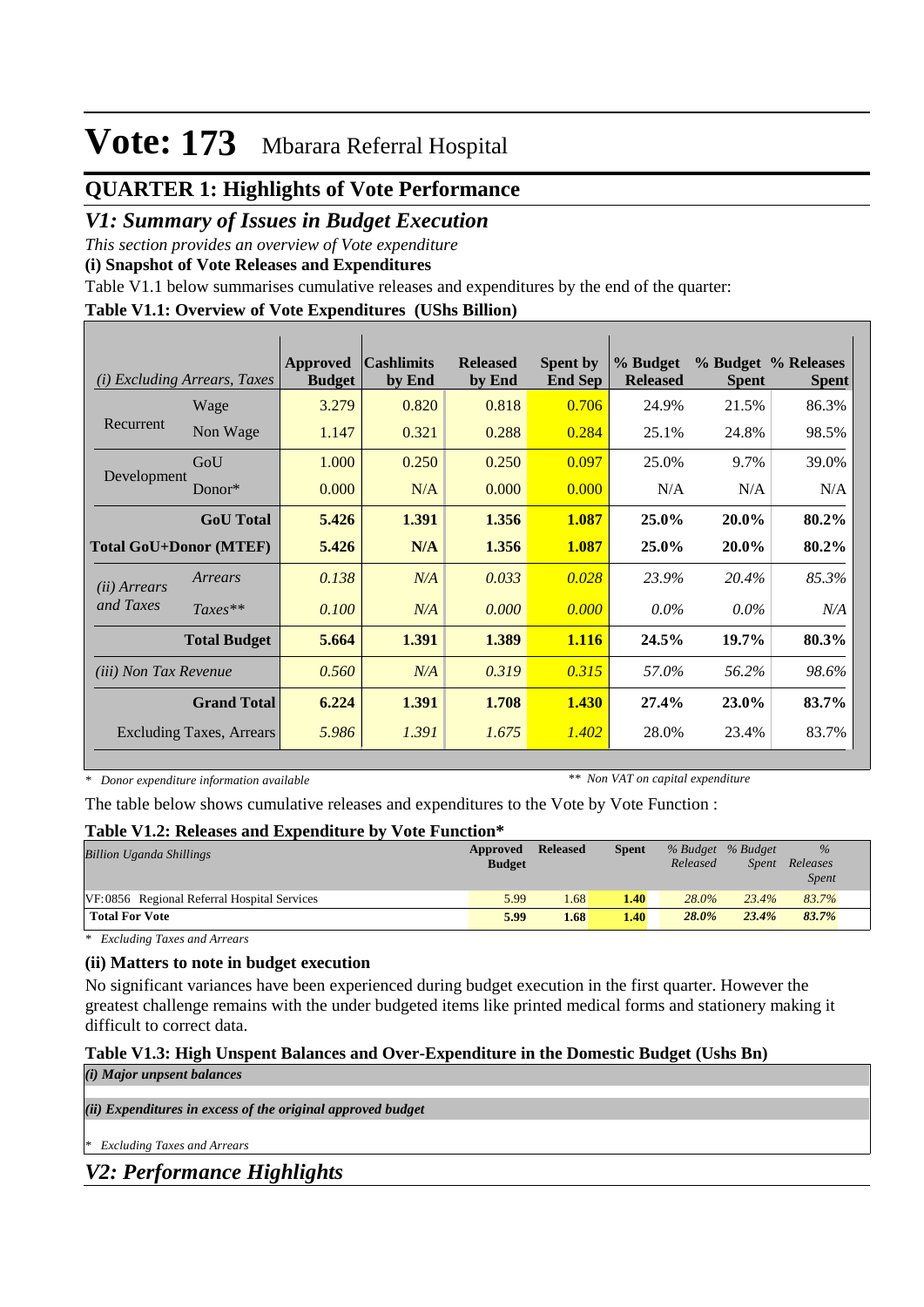## **QUARTER 1: Highlights of Vote Performance**

*This section provides highlights of output performance, focusing on key outputs and actions impelemented to improve section performance.*

### **Table V2.1: Key Vote Output Indicators and Expenditures\***

| Vote, Vote Function<br><b>Key Output</b>                  | <b>Approved Budget and</b><br><b>Planned outputs</b>                           |         | <b>Cumulative Expenditure</b><br>and Performance                                                                                                                                                                                                   |                | <b>Status and Reasons for any</b><br><b>Variation from Plans</b>                                                                                               |       |
|-----------------------------------------------------------|--------------------------------------------------------------------------------|---------|----------------------------------------------------------------------------------------------------------------------------------------------------------------------------------------------------------------------------------------------------|----------------|----------------------------------------------------------------------------------------------------------------------------------------------------------------|-------|
| Vote Function: 0856 Regional Referral Hospital Services   |                                                                                |         |                                                                                                                                                                                                                                                    |                |                                                                                                                                                                |       |
| Output: 085601                                            | <b>Inpatient services</b>                                                      |         |                                                                                                                                                                                                                                                    |                |                                                                                                                                                                |       |
| Description of Performance: 30,000 admisiions, 70 % bed   | occupancy,<br>length of stay                                                   |         | 6,478 admissions, 77 %<br>5 days average Occupancy Rate, 4 Days<br>Average Length of Stay.<br>This includes:<br>1,535 normal deliveries, 858<br>Caesareans, 1,352 Major<br>Operations, 1,768 Minor<br>Operations, 26 Sessions of<br>Renal Dialysis |                | Continuous improved<br>specialists' clinics reduce<br>admissions                                                                                               |       |
| Performance Indicators:                                   |                                                                                |         |                                                                                                                                                                                                                                                    |                |                                                                                                                                                                |       |
| No. of in patients admitted                               |                                                                                | 30,000  |                                                                                                                                                                                                                                                    | 6,478          |                                                                                                                                                                |       |
| Bed occupancy rate<br>(inpatients)                        |                                                                                | 70      |                                                                                                                                                                                                                                                    | 77             |                                                                                                                                                                |       |
| Average rate of stay for<br>inpatients (no. days)         |                                                                                | 5       |                                                                                                                                                                                                                                                    | $\overline{4}$ |                                                                                                                                                                |       |
| <b>Output Cost:</b>                                       | UShs Bn:                                                                       | 1.042   | UShs Bn:                                                                                                                                                                                                                                           |                | 0.316 % Budget Spent:                                                                                                                                          | 30.4% |
| Output: 085602                                            | <b>Outpatient services</b>                                                     |         |                                                                                                                                                                                                                                                    |                |                                                                                                                                                                |       |
| Description of Performance: 40000 general outpatients,    | 120000 special clinics<br>attendance                                           |         | 10,069 General outpatients,<br>27,440 Special Clinics'<br>attendances                                                                                                                                                                              |                | There was slight<br>underperformance for the<br>Special clinics due to seasonal<br>disease patterns                                                            |       |
| Performance Indicators:                                   |                                                                                |         |                                                                                                                                                                                                                                                    |                |                                                                                                                                                                |       |
| No. of specialised outpatients<br>attended to             |                                                                                | 120,000 |                                                                                                                                                                                                                                                    | 27,440         |                                                                                                                                                                |       |
| No. of general outpatients<br>attended to                 |                                                                                | 40,000  |                                                                                                                                                                                                                                                    | 10,069         |                                                                                                                                                                |       |
| <b>Output Cost:</b>                                       | UShs Bn:                                                                       | 0.181   | UShs Bn:                                                                                                                                                                                                                                           | 0.044          | % Budget Spent:                                                                                                                                                | 24.5% |
| <b>Output: 085604</b>                                     | <b>Diagnostic services</b>                                                     |         |                                                                                                                                                                                                                                                    |                |                                                                                                                                                                |       |
| Description of Performance: 6000 x-ray examinations, 6000 | ultra sound scans, 1100 Scans,<br>67000 lab examinations, 7,000<br>800 ECHOs,. |         | 767 X-ray examinations, 801<br>Ultra Sound Scan examinations,<br>71 CT Scan Examinations,<br>blood transfusions, 1000 ECGs', 23,240 laboratory examinations<br>Also handled;<br>115 ECG Examinations<br>10 ECHO Examinations                       |                | There was over performance on<br>many of the outputs except for<br>the CT scan due to maintenance<br>issues and ECHO due to<br>absence of the technical person |       |
| Performance Indicators:                                   |                                                                                |         |                                                                                                                                                                                                                                                    |                |                                                                                                                                                                |       |
| Patient xrays (imaging)                                   |                                                                                | 14,900  |                                                                                                                                                                                                                                                    | 1,693          |                                                                                                                                                                |       |
| No. of labs/tests                                         |                                                                                | 67,000  |                                                                                                                                                                                                                                                    | 23,240         |                                                                                                                                                                |       |
| <b>Output Cost:</b>                                       | UShs Bn:                                                                       | 0.102   | UShs Bn:                                                                                                                                                                                                                                           | 0.023          | % Budget Spent:                                                                                                                                                | 22.8% |
| Output: 085605                                            | <b>Hospital Management and support services</b>                                |         |                                                                                                                                                                                                                                                    |                |                                                                                                                                                                |       |
| Description of Performance:                               |                                                                                |         | 2,568 meals for malnourished<br>children & TB patients, 3 top<br>management meetings, 5 other<br>committee meetings, 3 contracts<br>committee meetings held, 1<br>hospital Board meetings                                                          |                | No major variations experienced                                                                                                                                |       |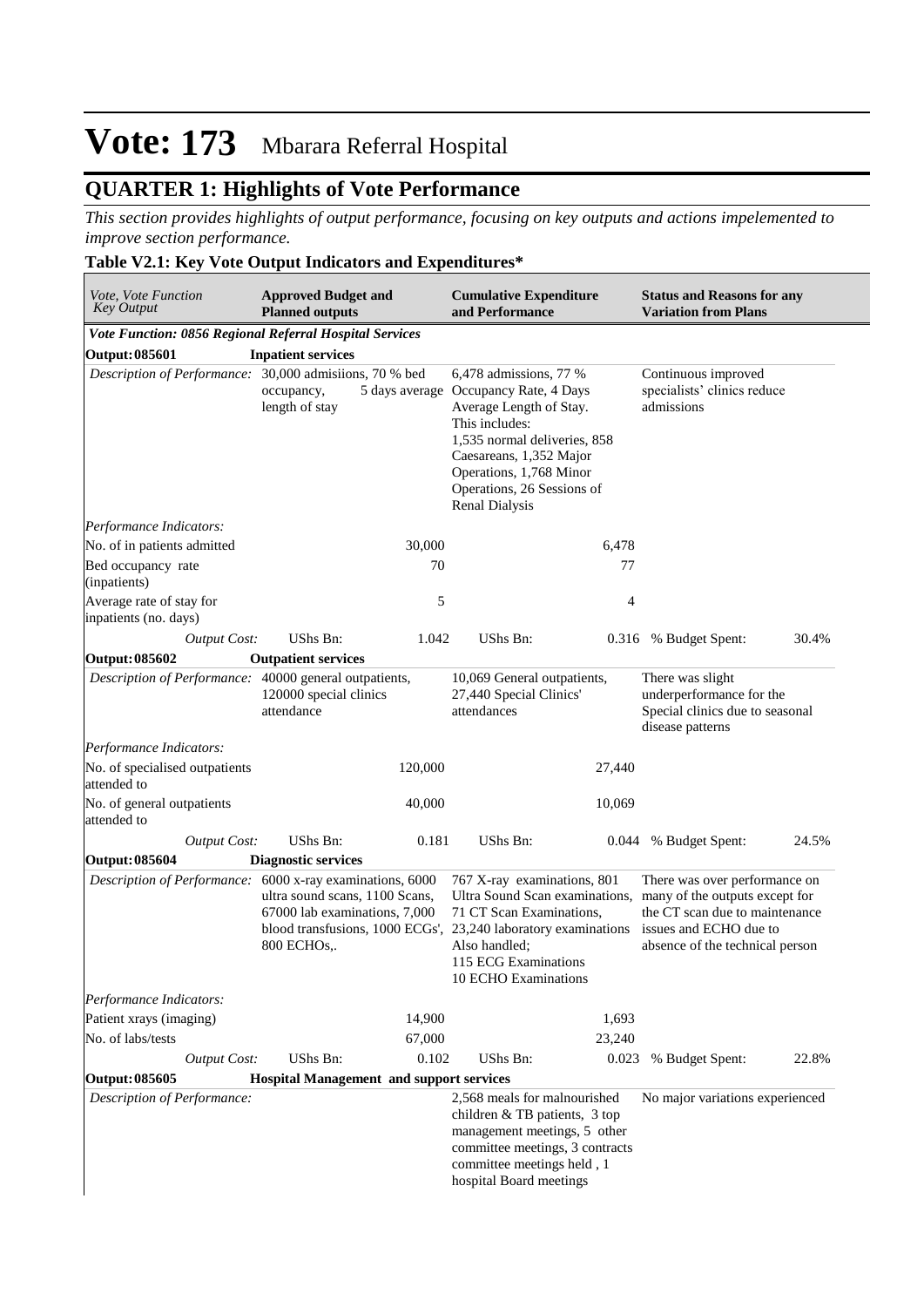## **QUARTER 1: Highlights of Vote Performance**

| Vote, Vote Function<br><b>Key Output</b>                                                 | <b>Approved Budget and</b><br><b>Planned outputs</b>                       |                  | <b>Cumulative Expenditure</b><br>and Performance                                                                                                                                                                                                                                                                                                                                                                                                                                                                                 |                  | <b>Status and Reasons for any</b><br><b>Variation from Plans</b>                                                                     |                |
|------------------------------------------------------------------------------------------|----------------------------------------------------------------------------|------------------|----------------------------------------------------------------------------------------------------------------------------------------------------------------------------------------------------------------------------------------------------------------------------------------------------------------------------------------------------------------------------------------------------------------------------------------------------------------------------------------------------------------------------------|------------------|--------------------------------------------------------------------------------------------------------------------------------------|----------------|
|                                                                                          |                                                                            |                  | held.<br>committee meetings held, 12<br>other staff meetings held, 12<br>medical equipment maintained,<br>6 repairs and two eight services<br>of vehicles done, 8 tyres<br>purchased, payment for utilities<br>i.e. water & power for the<br>quarter, cleaning of Hospital<br>compounds and buildings for<br>the quarter, washing of linen<br>during the quarter i.e. 7,609<br>piece of linen washed, annual<br>Performance report prepared &<br>submitted, financial statements<br>for the previous Financial Year<br>Completed | 6 evaluation     |                                                                                                                                      |                |
| <b>Output Cost:</b>                                                                      | UShs Bn:                                                                   | 3.569            | UShs Bn:                                                                                                                                                                                                                                                                                                                                                                                                                                                                                                                         | 0.782            | % Budget Spent:                                                                                                                      | 21.9%          |
| Output: 085606                                                                           | <b>Prevention and rehabilitation services</b>                              |                  |                                                                                                                                                                                                                                                                                                                                                                                                                                                                                                                                  |                  |                                                                                                                                      |                |
| Description of Performance: 3000 Family Planning Contacts, 426 Family Planning Contacts, | 11000 antenatal cases, 22000<br>PMTCT/VCT Contacts, 30000<br>immunizations |                  | 3,159 Antenatal Attendances,<br>3,248 PMTCT/VCT Contacts                                                                                                                                                                                                                                                                                                                                                                                                                                                                         |                  | Lower attendances of family<br>planning and PMTCT/VCT due<br>to inadequate health education                                          |                |
| Performance Indicators:                                                                  |                                                                            |                  |                                                                                                                                                                                                                                                                                                                                                                                                                                                                                                                                  |                  |                                                                                                                                      |                |
| No. of people receiving<br>family planning services                                      |                                                                            | 3,000            |                                                                                                                                                                                                                                                                                                                                                                                                                                                                                                                                  | 426              |                                                                                                                                      |                |
| No. of people immunised                                                                  |                                                                            | 30,000           |                                                                                                                                                                                                                                                                                                                                                                                                                                                                                                                                  | 7,350            |                                                                                                                                      |                |
| No. of antenatal cases                                                                   |                                                                            | 33,000           |                                                                                                                                                                                                                                                                                                                                                                                                                                                                                                                                  | 6,407            |                                                                                                                                      |                |
| <b>Output Cost:</b>                                                                      | UShs Bn:                                                                   | 0.061            | <b>UShs Bn:</b>                                                                                                                                                                                                                                                                                                                                                                                                                                                                                                                  | 0.015            | % Budget Spent:                                                                                                                      | 24.2%          |
| Output: 085680                                                                           | <b>Hospital Construction/rehabilitation</b>                                |                  |                                                                                                                                                                                                                                                                                                                                                                                                                                                                                                                                  |                  |                                                                                                                                      |                |
| Description of Performance: Hospital administration block                                | refurbished                                                                |                  | contract level                                                                                                                                                                                                                                                                                                                                                                                                                                                                                                                   |                  | Design of the layout completed, Delayed commencement of<br>Procurement process at award of works due to inefficiencies of<br>the PDU |                |
| Performance Indicators:                                                                  |                                                                            |                  |                                                                                                                                                                                                                                                                                                                                                                                                                                                                                                                                  |                  |                                                                                                                                      |                |
| No.<br>reconstructed/rehabilitated<br>general wards                                      |                                                                            | $\boldsymbol{0}$ |                                                                                                                                                                                                                                                                                                                                                                                                                                                                                                                                  | $\boldsymbol{0}$ |                                                                                                                                      |                |
| No. of hospitals benefiting<br>from the rennovation of<br>existing facilities.           |                                                                            | 1                |                                                                                                                                                                                                                                                                                                                                                                                                                                                                                                                                  | 1                |                                                                                                                                      |                |
| <b>Output Cost:</b>                                                                      | <b>UShs Bn:</b>                                                            | 0.130            | UShs Bn:                                                                                                                                                                                                                                                                                                                                                                                                                                                                                                                         |                  | 0.000 % Budget Spent:                                                                                                                | 0.0%           |
| Output: 085681                                                                           | Staff houses construction and rehabilitation                               |                  |                                                                                                                                                                                                                                                                                                                                                                                                                                                                                                                                  |                  |                                                                                                                                      |                |
| Description of Performance: Construction of an 8 unit and                                | 16 unit staff quarters                                                     |                  | Drawing/designs & BOQs<br>completed                                                                                                                                                                                                                                                                                                                                                                                                                                                                                              |                  | Delayed site handover due to<br>completed, Procurement process delays by the PDU                                                     |                |
| Performance Indicators:                                                                  |                                                                            |                  |                                                                                                                                                                                                                                                                                                                                                                                                                                                                                                                                  |                  |                                                                                                                                      |                |
|                                                                                          |                                                                            |                  |                                                                                                                                                                                                                                                                                                                                                                                                                                                                                                                                  | $\boldsymbol{0}$ |                                                                                                                                      |                |
| No. of staff houses                                                                      |                                                                            | 24               |                                                                                                                                                                                                                                                                                                                                                                                                                                                                                                                                  |                  |                                                                                                                                      |                |
| constructed/rehabilitated                                                                |                                                                            |                  |                                                                                                                                                                                                                                                                                                                                                                                                                                                                                                                                  |                  |                                                                                                                                      |                |
| <b>Output Cost:</b><br><b>Vote Function Cost</b>                                         | UShs Bn:<br><b>UShs Bn:</b>                                                | 0.840            | UShs Bn:<br>5.986 UShs Bn:                                                                                                                                                                                                                                                                                                                                                                                                                                                                                                       | 0.097<br>1.402   | % Budget Spent:<br>% Budget Spent:                                                                                                   | 11.6%<br>23.4% |

*\* Excluding Taxes and Arrears*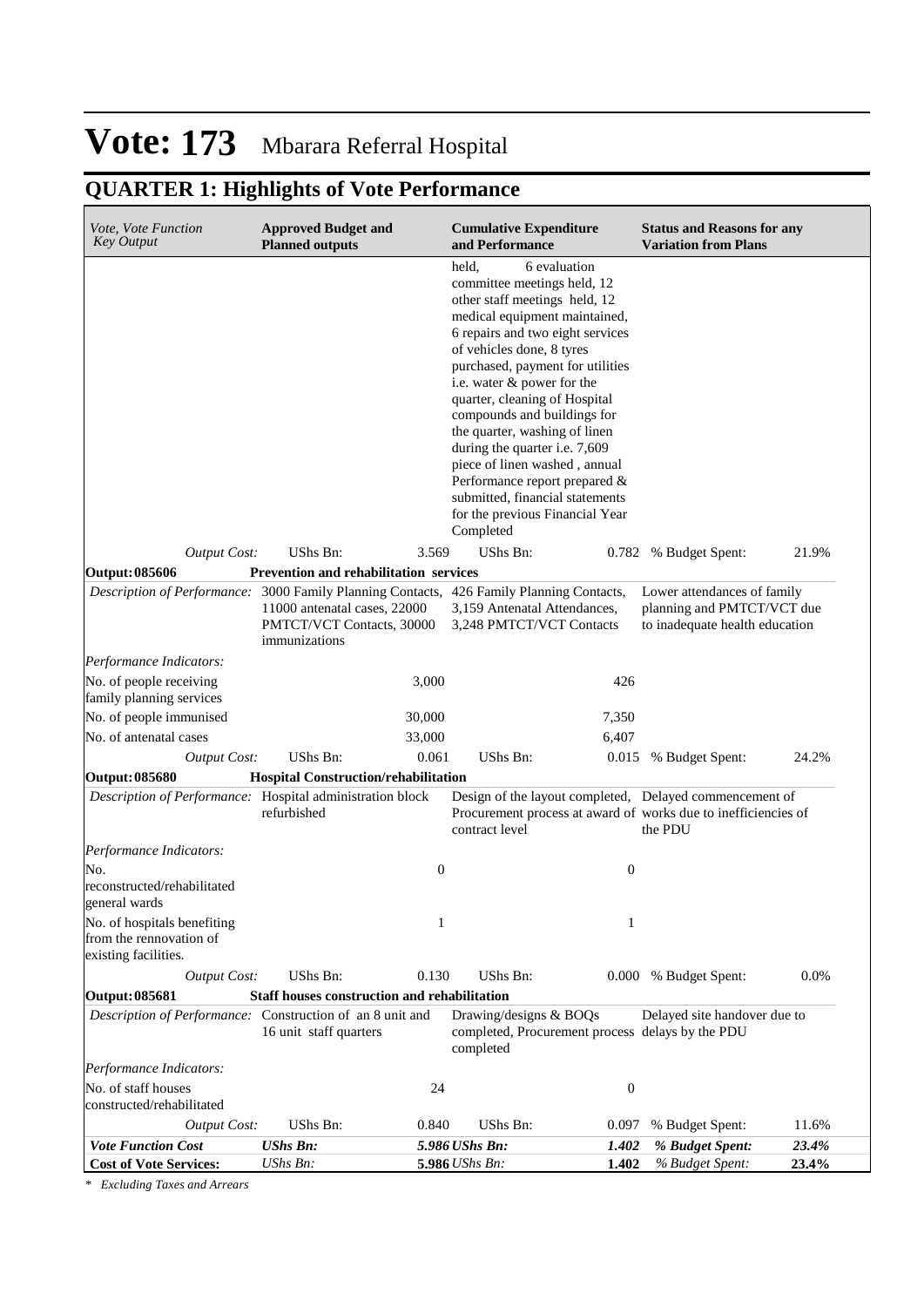## **QUARTER 1: Highlights of Vote Performance**

The nature of hospital operations have gone to another level where we are doing complicated surgeries that raise our operational costs. Most of the equipment that has been on service warrant have been taken up by the hospital after expiry of the warranty and it is costly to maintain since the technicians are not within the country and most of the time are called in from Nairobi and the spares are equally expensive. The hospital continues to experience challenges of timely delivery of medicines and related supplies in sufficient quantities with a continous challenge of getting oxygen.These challenges are envisaged to be carried forward in the subsquent quarters. Apart from delayed submission of data for compilation there are no major challenges in compiling reports

| <b>Planned Actions:</b>                                    | <b>Actual Actions:</b>                                                                                                                                                    | <b>Reasons for Variation</b>                                             |
|------------------------------------------------------------|---------------------------------------------------------------------------------------------------------------------------------------------------------------------------|--------------------------------------------------------------------------|
| Vote: 173 Mbarara Referral Hospital                        |                                                                                                                                                                           |                                                                          |
| Vote Function: 08 56 Regional Referral Hospital Services   |                                                                                                                                                                           |                                                                          |
| Trainning of all staf at data generation<br>points in HMIS | Continuous trainning and including<br>data capture in performance plans for<br>individuals performing the task                                                            | Several points of data collection continue.<br>to be a challenge         |
| Recruitment Plans submitted to MOH                         | As a result of the recruitment plans<br>submitted some few critical cadres have<br>been recriuted and posted. Clearance<br>has been sought to replace attrrition<br>cases | Gaps still exist in the staff structures due<br>to wage bill limitations |

### **Table V2.2: Implementing Actions to Improve Vote Performance**

### *V3: Details of Releases and Expenditure*

*This section provides a comprehensive summary of the outputs delivered by the Vote and further details of Vote expenditures by Vote Function and Expenditure Item.*

#### **Table V3.1: GoU Releases and Expenditure by Output\***

| <b>Billion Uganda Shillings</b>                                  | Approved      | <b>Released</b> | <b>Spent</b> | $%$ GoU       | $%$ GoU       | $%$ GoU      |
|------------------------------------------------------------------|---------------|-----------------|--------------|---------------|---------------|--------------|
|                                                                  | <b>Budget</b> |                 |              | <b>Budget</b> | <b>Budget</b> | Releases     |
|                                                                  |               |                 |              | Released      | <i>Spent</i>  | <i>Spent</i> |
| VF:0856 Regional Referral Hospital Services                      | 5.43          | 1.36            | 1.09         | 25.0%         | 20.0%         | 80.2%        |
| Class: Outputs Provided                                          | 4.43          | 1.11            | 0.99         | $25.0\%$      | 22.4%         | 89.5%        |
| 085601 Inpatient services                                        | 0.48          | 0.12            | 0.12         | 24.4%         | 24.5%         | 100.3%       |
| 085602 Outpatient services                                       | 0.18          | 0.04            | 0.04         | 24.6%         | 24.5%         | 99.3%        |
| 085604 Diagnostic services                                       | 0.10          | 0.03            | 0.02         | $25.0\%$      | 22.8%         | 91.1%        |
| 085605 Hospital Management and support services                  | 3.57          | 0.89            | 0.78         | 25.1%         | 21.9%         | 87.4%        |
| 085606 Prevention and rehabilitation services                    | 0.06          | 0.02            | 0.01         | 25.1%         | 24.2%         | 96.6%        |
| 085607 Immunisation Services                                     | 0.03          | 0.01            | 0.01         | 25.7%         | 23.8%         | 92.8%        |
| Class: Capital Purchases                                         | 1.00          | 0.25            | 0.10         | $25.0\%$      | $9.7\%$       | 39.0%        |
| 085678 Purchase of Office and Residential Furniture and Fittings | 0.03          | 0.01            | 0.00         | 16.7%         | $0.0\%$       | $0.0\%$      |
| 085680 Hospital Construction/rehabilitation                      | 0.13          | 0.05            | 0.00         | 38.5%         | $0.0\%$       | $0.0\%$      |
| 085681 Staff houses construction and rehabilitation              | 0.84          | 0.19            | 0.10         | 23.2%         | $11.6\%$      | 49.9%        |
| <b>Total For Vote</b>                                            | 5.43          | 1.36            | 1.09         | 25.0%         | 20.0%         | 80.2%        |

*\* Excluding Taxes and Arrears*

### **Table V3.2: 2014/15 GoU Expenditure by Item**

| <b>Billion Uganda Shillings</b>                        | Approved<br><b>Budget</b> | <b>Releases</b> | Expend-<br>iture | % Budged<br><b>Released</b> | % Budget<br><b>Spent</b> | %Releases<br><b>Spent</b> |
|--------------------------------------------------------|---------------------------|-----------------|------------------|-----------------------------|--------------------------|---------------------------|
| <b>Output Class: Outputs Provided</b>                  | 4.43                      | 1.11            | 0.99             | 25.0%                       | 22.4%                    | 89.5%                     |
| 211101 General Staff Salaries                          | 3.28                      | 0.82            | 0.71             | 24.9%                       | 21.5%                    | 86.3%                     |
| 211103 Allowances                                      | 0.01                      | 0.00            | 0.00             | 25.0%                       | 17.6%                    | 70.5%                     |
| 213001 Medical expenses (To employees)                 | 0.01                      | 0.00            | 0.00             | 25.0%                       | 24.8%                    | 99.1%                     |
| 213002 Incapacity, death benefits and funeral expenses | 0.00                      | 0.00            | 0.00             | 25.0%                       | 24.4%                    | 97.4%                     |
| 221001<br><b>Advertising and Public Relations</b>      | 0.00                      | 0.00            | 0.00             | 25.0%                       | 1.7%                     | 6.8%                      |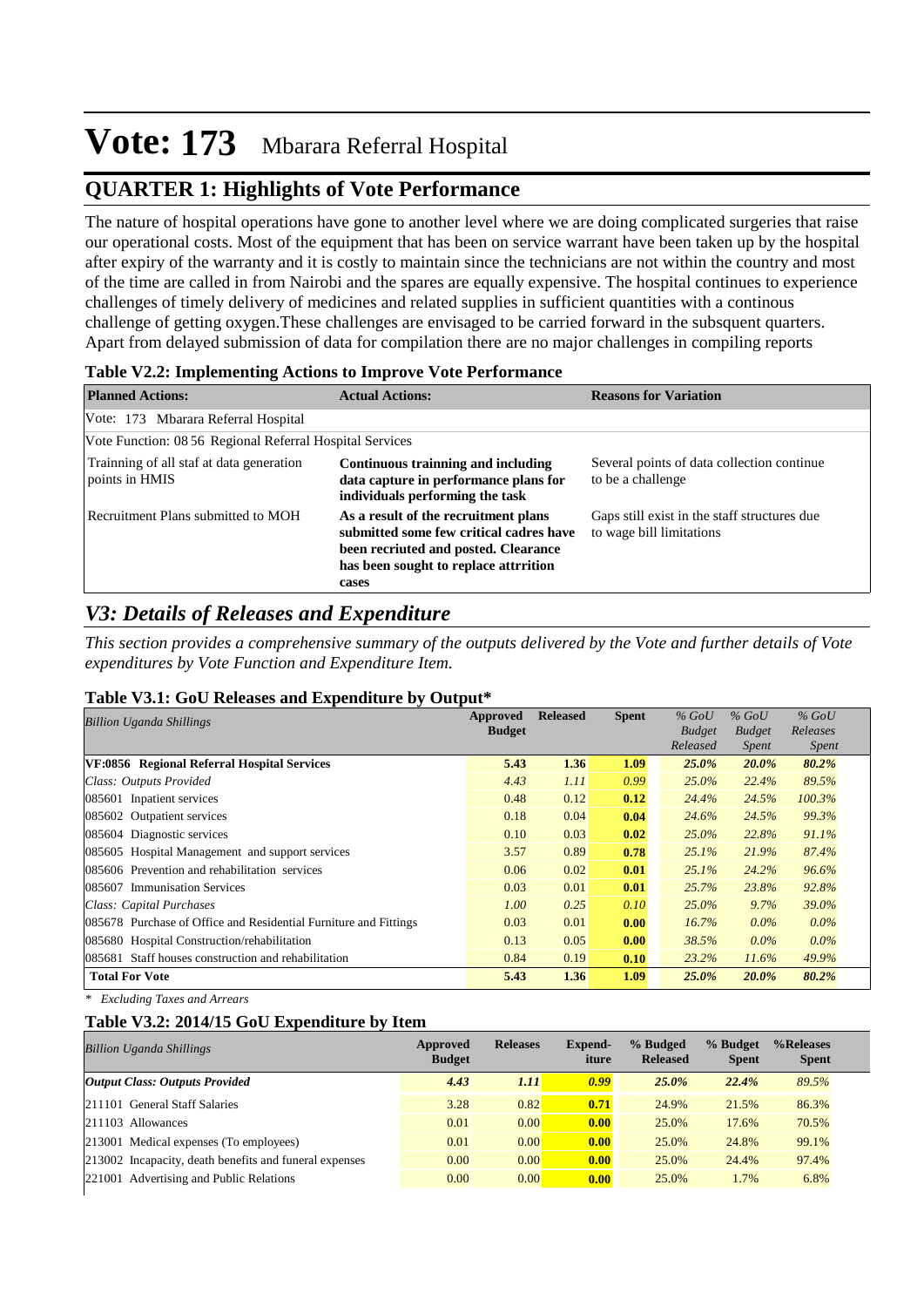## **QUARTER 1: Highlights of Vote Performance**

| <b>Billion Uganda Shillings</b>                           | <b>Approved</b><br><b>Budget</b> | <b>Releases</b> | <b>Expend-</b><br>iture | % Budged<br><b>Released</b> | % Budget<br><b>Spent</b> | %Releases<br><b>Spent</b> |
|-----------------------------------------------------------|----------------------------------|-----------------|-------------------------|-----------------------------|--------------------------|---------------------------|
| 221002 Workshops and Seminars                             | 0.01                             | 0.00            | 0.00                    | 25.0%                       | 26.0%                    | 103.8%                    |
| 221003 Staff Training                                     | 0.01                             | 0.00            | 0.00                    | 25.0%                       | 24.3%                    | 97.3%                     |
| 221007 Books, Periodicals & Newspapers                    | 0.01                             | 0.00            | 0.00                    | 25.0%                       | 17.3%                    | 69.1%                     |
| 221008 Computer supplies and Information Technology (IT   | 0.01                             | 0.00            | 0.00                    | 25.0%                       | 18.7%                    | 74.7%                     |
| 221009 Welfare and Entertainment                          | 0.02                             | 0.01            | 0.01                    | 25.0%                       | 25.0%                    | 100.0%                    |
| 221010 Special Meals and Drinks                           | 0.06                             | 0.02            | 0.02                    | 25.2%                       | 32.9%                    | 130.6%                    |
| 221011 Printing, Stationery, Photocopying and Binding     | 0.03                             | 0.01            | 0.01                    | 25.0%                       | 24.2%                    | 96.9%                     |
| 221012 Small Office Equipment                             | 0.00                             | 0.00            | 0.00                    | 25.0%                       | 4.2%                     | 16.9%                     |
| 221014 Bank Charges and other Bank related costs          | 0.00                             | 0.00            | 0.00                    | 25.0%                       | 20.2%                    | 80.9%                     |
| 222001 Telecommunications                                 | 0.01                             | 0.00            | 0.00                    | 25.0%                       | 26.1%                    | 104.5%                    |
| 222002 Postage and Courier                                | 0.00                             | 0.00            | 0.00                    | 25.0%                       | 0.0%                     | 0.0%                      |
| 222003 Information and communications technology (ICT)    | 0.01                             | 0.00            | 0.00                    | 25.0%                       | 35.4%                    | 141.7%                    |
| 223001 Property Expenses                                  | 0.01                             | 0.00            | 0.00                    | 25.0%                       | 25.0%                    | 100.0%                    |
| 223004 Guard and Security services                        | 0.01                             | 0.00            | 0.00                    | 25.0%                       | 10.2%                    | 40.9%                     |
| 223005 Electricity                                        | 0.20                             | 0.05            | 0.05                    | 26.5%                       | 26.5%                    | 100.0%                    |
| 223006 Water                                              | 0.32                             | 0.08            | 0.08                    | 24.7%                       | 24.5%                    | 99.4%                     |
| 223007 Other Utilities- (fuel, gas, firewood, charcoal)   | 0.01                             | 0.00            | 0.00                    | 26.3%                       | 17.2%                    | 65.2%                     |
| 224004 Cleaning and Sanitation                            | 0.14                             | 0.04            | 0.03                    | 25.0%                       | 23.3%                    | 93.1%                     |
| 224005 Uniforms, Beddings and Protective Gear             | 0.03                             | 0.01            | 0.00                    | 25.0%                       | 12.2%                    | 48.9%                     |
| 227001 Travel inland                                      | 0.06                             | 0.01            | 0.02                    | 25.0%                       | 27.9%                    | 111.4%                    |
| 227002 Travel abroad                                      | 0.00                             | 0.00            | 0.00                    | 25.0%                       | 0.0%                     | 0.0%                      |
| 227003 Carriage, Haulage, Freight and transport hire      | 0.01                             | 0.00            | 0.00                    | 25.0%                       | 20.6%                    | 82.4%                     |
| 227004 Fuel, Lubricants and Oils                          | 0.09                             | 0.02            | 0.02                    | 25.0%                       | 25.5%                    | 102.2%                    |
| 228001 Maintenance - Civil                                | 0.02                             | 0.00            | 0.00                    | 25.0%                       | 24.2%                    | 96.9%                     |
| 228002 Maintenance - Vehicles                             | 0.03                             | 0.01            | 0.01                    | 22.9%                       | 23.0%                    | 100.5%                    |
| 228003 Maintenance – Machinery, Equipment & Furniture     | 0.03                             | 0.01            | 0.01                    | 25.0%                       | 23.7%                    | 94.6%                     |
| 228004 Maintenance - Other                                | 0.01                             | 0.00            | 0.00                    | 25.0%                       | 24.2%                    | 96.7%                     |
| <b>Output Class: Capital Purchases</b>                    | 1.10                             | 0.25            | 0.10                    | 22.7%                       | 8.9%                     | 39.0%                     |
| 231001 Non Residential buildings (Depreciation)           | 0.13                             | 0.05            | 0.00                    | 38.5%                       | 0.0%                     | 0.0%                      |
| 231002 Residential buildings (Depreciation)               | 0.76                             | 0.18            | 0.10                    | 23.4%                       | 12.8%                    | 54.9%                     |
| 231006 Furniture and fittings (Depreciation)              | 0.03                             | 0.01            | 0.00                    | 16.7%                       | 0.0%                     | 0.0%                      |
| 281503 Engineering and Design Studies & Plans for capital | 0.05                             | 0.01            | 0.00                    | 25.0%                       | 0.0%                     | 0.0%                      |
| 281504 Monitoring, Supervision & Appraisal of capital wor | 0.03                             | 0.01            | 0.00                    | 16.7%                       | 0.0%                     | 0.0%                      |
| 312204 Taxes on Machinery, Furniture & Vehicles           | 0.10                             | 0.00            | 0.00                    | 0.0%                        | 0.0%                     | N/A                       |
| <b>Output Class: Arrears</b>                              | 0.14                             | 0.03            | 0.03                    | 23.9%                       | 20.4%                    | 85.3%                     |
| 321612 Water arrears(Budgeting)                           | 0.12                             | 0.03            | 0.02                    | 22.8%                       | 18.8%                    | 82.7%                     |
| 321614 Electricity arrears (Budgeting)                    | 0.01                             | 0.00            | 0.00                    | 33.3%                       | 33.3%                    | 100.0%                    |
| <b>Grand Total:</b>                                       | 5.66                             | 1.39            | 1.12                    | 24.5%                       | 19.7%                    | 80.3%                     |
| <b>Total Excluding Taxes and Arrears:</b>                 | 5.43                             | 1.36            | 1.09                    | 25.0%                       | 20.0%                    | 80.2%                     |

### **Table V3.3: GoU Releases and Expenditure by Project and Programme\***

|          | <b>Billion Uganda Shillings</b>             | Approved      | <b>Released</b> | <b>Spent</b> | $%$ GoU       | $%$ GoU       | $%$ GoU      |
|----------|---------------------------------------------|---------------|-----------------|--------------|---------------|---------------|--------------|
|          |                                             | <b>Budget</b> |                 |              | <b>Budget</b> | <b>Budget</b> | Releases     |
|          |                                             |               |                 |              | Released      | <i>Spent</i>  | <i>Spent</i> |
|          | VF:0856 Regional Referral Hospital Services | 5.43          | 1.36            | 1.09         | $25.0\%$      | $20.0\%$      | 80.2%        |
|          | <b>Recurrent Programmes</b>                 |               |                 |              |               |               |              |
| $\Omega$ | Mbarara Referral Hospital Services          | 4.40          | 1.10            | 0.99         | $25.0\%$      | 22.4%         | 89.5%        |
| 02       | Mbarara Referral Hospital Internal Audit    | 0.02          | 0.00            | 0.00         | 16.8%         | 16.8%         | 100.0%       |
| 03       | Mbarara Regional Maintenance                | 0.00          | 0.00            | 0.00         | N/A           | N/A           | N/A          |
|          | Development Projects                        |               |                 |              |               |               |              |
| 1004     | Mbarara Rehabilitation Referral Hospital    | 1.00          | 0.25            | 0.10         | $25.0\%$      | 9.7%          | 39.0%        |
|          |                                             |               |                 |              |               |               |              |